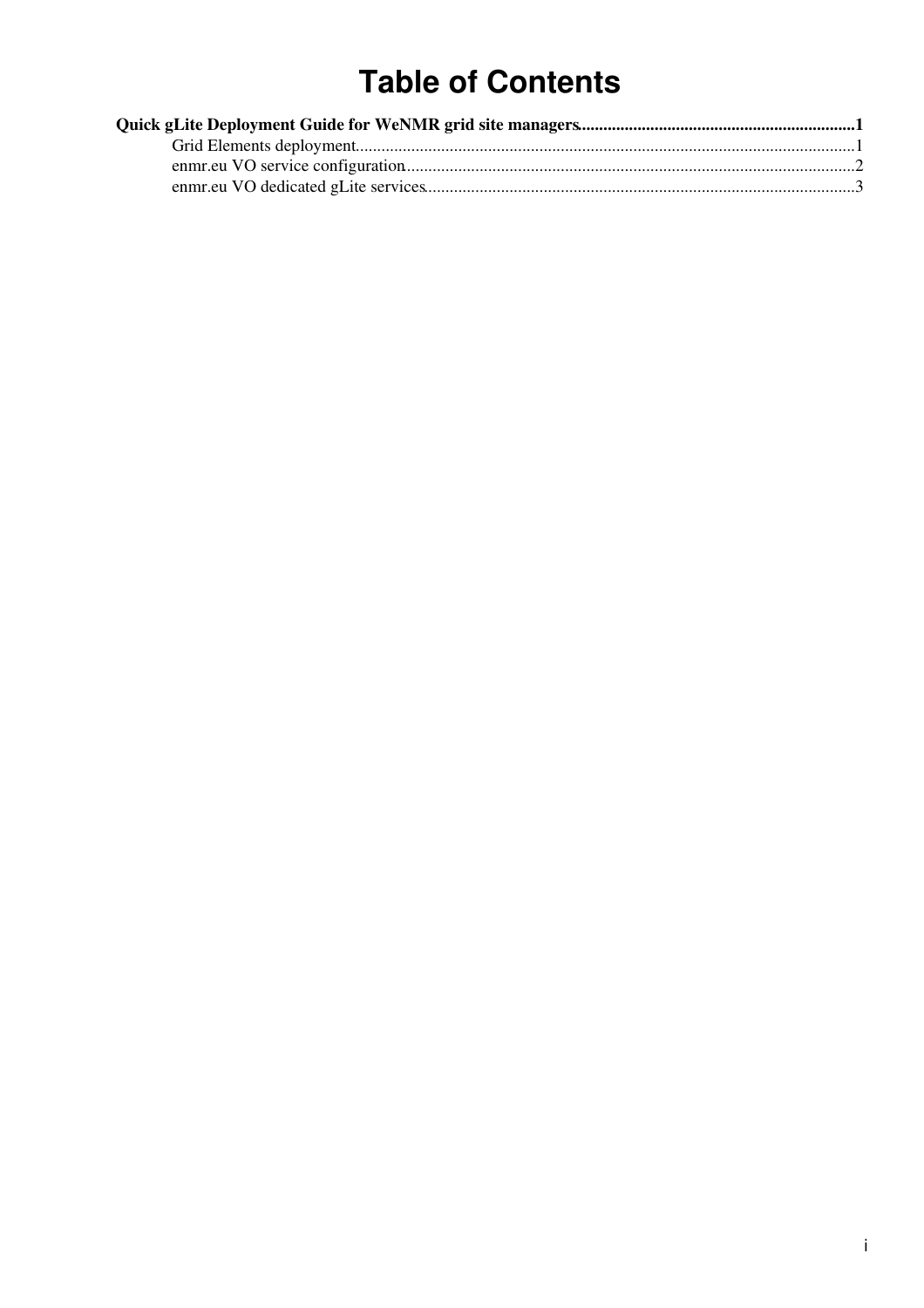## <span id="page-1-0"></span>**Quick gLite Deployment Guide for [WeNMR](http://www.wenmr.eu) grid site managers**

This page provides support on the following topics:

- 1. Grid elements deployment
- 2. enmr.eu VO service configuration
- 3. enmr.eu VO dedicated gLite services

## <span id="page-1-1"></span>**Grid Elements deployment**

[WeNMR](http://www.wenmr.eu) sites willing to deploy gLite services (CE, SE, UI, WN) might consider to follow the installation/configuration instructions of the INFNGRID release [gLite 3.1/SL4 guide](http://igrelease.forge.cnaf.infn.it/doku.php?id=doc:guides:install-3_1) or [gLite 3.2/SL5](http://igrelease.forge.cnaf.infn.it/doku.php?id=doc:guides:install-3_2) [guide](http://igrelease.forge.cnaf.infn.it/doku.php?id=doc:guides:install-3_2) .

Commodity PCs are typically enough powerful to run the majority of the grid services. A minimal hardware configuration can be the following: a biprocessor machine with 1GB/core of RAM and 80GB SATA of HD. Most recent machines with 2-CPU quad-core and 2GB/core RAM can even be virtualized to host 4 different grid services with minimal loss of performances. Quite all of the grid elements you may want to deploy at your site are gLite 3.2 version on Scientific Linux  $5 /x86/64$ . The plan for migrating the few grid elements still with gLite 3.1 [Scientic Linux 4](https://www.scientificlinux.org/distributions/4x/) / x86 to gLite 3.2 is available [here](https://twiki.cern.ch/twiki//bin/view/EGEE/SL5Planning).

Most of grid services needs a X509 certificate issued by a [IGTF](http://www.igtf.net/) recognized Certification Authority (e.g. [DutchGrid](https://wiki-igi.cnaf.infn.it/twiki/bin/edit/WeNMR/DutchGrid?topicparent=WeNMR.QuickGLiteDeploymentGuide;nowysiwyg=0) CA, [GridKa](https://wiki-igi.cnaf.infn.it/twiki/bin/edit/WeNMR/GridKa?topicparent=WeNMR.QuickGLiteDeploymentGuide;nowysiwyg=0) CA, INFN CA, LCG catch-all,...). European sites should identify [here](http://eugridpma.org/members/worldmap/) their national CA and verify if their Institute is already a Registration Authority (RA) of that CA. If not, they should ask the CA to become a qualified RA, in order to be able to issue both host and personal certificates needed for grid operations.

**Be sure** that the administrative network domain hosting the gLite services to be deployed is configured in order to allow communications with external hosts and ports as described in the document available [here](https://twiki.cern.ch/twiki/bin/view/LCG/LCGPortTable#The_middleware_port_list) . In particular:

- most of the grid services has to be run on hosts with **public IP address**, and only the WNs can run under NAT with an appropriate configuration;
- you need '''DNS Reverse Name Resolution''' to make Grid Security Infrastructure (GSI) to work properly;
- time synchronisation (within minutes) among interacting grid elements is also required by GSI. The use of Network Time Protocol (NTP) is reccomended;

As an example, for the UI you should make sure that the following ports are open for communication with the enmr.eu VO services

| from | port | to                                                       | port | service           |
|------|------|----------------------------------------------------------|------|-------------------|
|      |      | $\alpha$ localhost $>1023$   wms-enmr.cerm.unifi.it 7443 |      | <b>WMProxy</b>    |
|      |      | $localhost > 1023$ wms-enmr.cerm.unifi.it 2811           |      | GridFTP server    |
|      |      | $\alpha$ localhost >1023  lb-enmr.cerm.unifi.it          | 9000 | LB                |
|      |      | $\alpha$ localhost $>1023$  lb-enmr.cerm.unifi.it        | 9003 | LB                |
|      |      | $\alpha$ localhost $>1023$ voms2.cnaf.infn.it            |      | 15014 VOMS server |

The INFNGRID Release is 100% compatible with gLite 3.x release, but has some additional advanced accounting and monitoring features. Furthermore it allows you to automatically enable the '''enmr.eu VO''' at your site. The [updates](http://igrelease.forge.cnaf.infn.it/doku.php?id=doc:updates:start) of INFNGRID Release are very frequent and important, please pay attention to them checking periodically the [link](http://igrelease.forge.cnaf.infn.it/doku.php?id=doc:updates:start) .

Quick gLite Deployment Guide for WeNMR grid site managers 1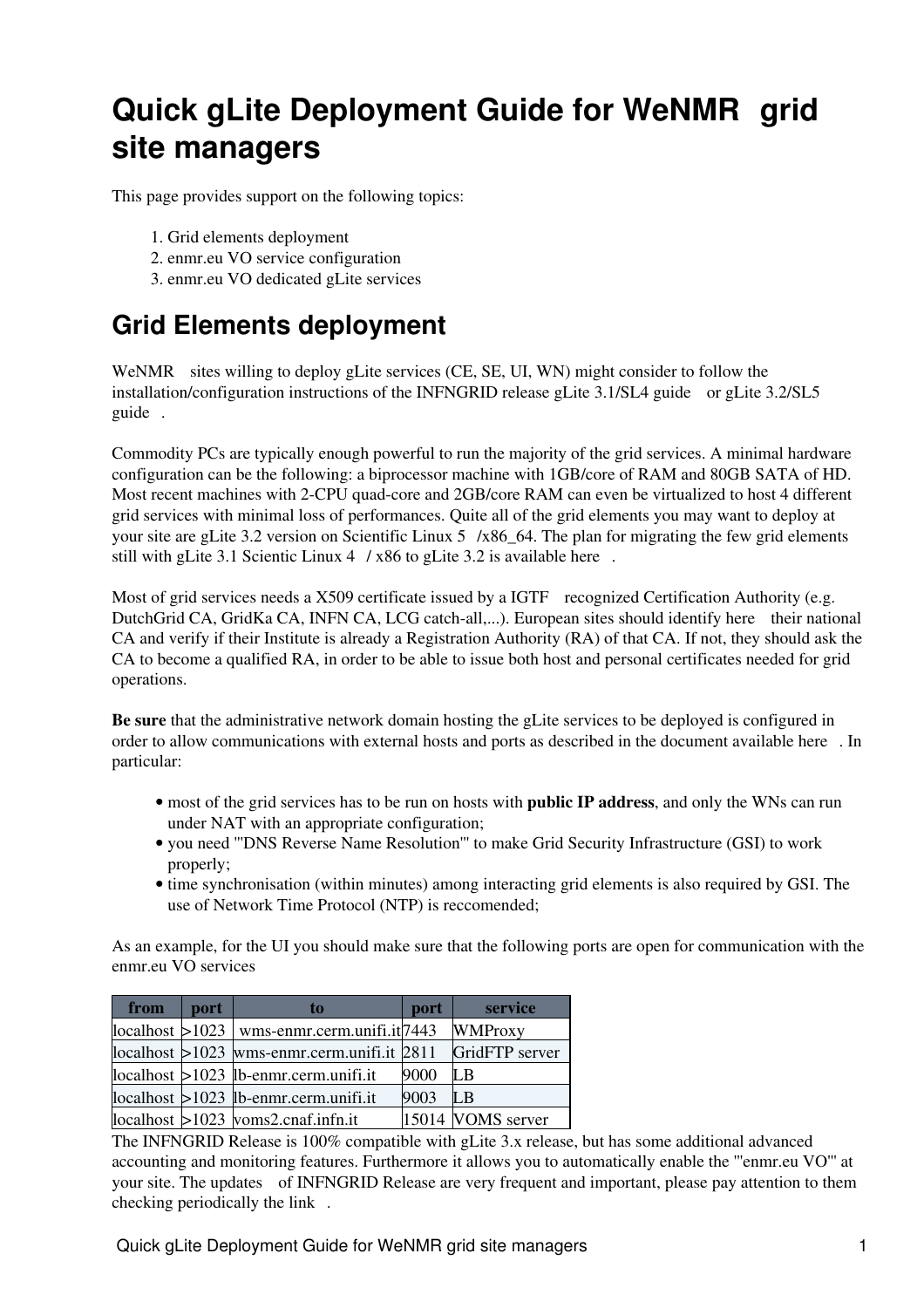The release is of course fully supported by the Italian NGI with a ticketing system, aknowledge base, and 4 people a day weekly rotating on duty covering 11 hours during the working days (11x5). More infos are available at the [IGI portal](http://www.italiangrid.it/) .

### <span id="page-2-0"></span>**enmr.eu VO service configuration**

At the link <https://voms2.cnaf.infn.it:8443/voms/enmr.eu/configuration/configuration.action> you'll find the data needed to configure the Grid services you might want to deploy at your site.

If you are using the INFNGRID Release, you can automatically enable the enmr.eu VO in your gLite services using ig-yaim. Particularly the file /opt/glite/yaim/examples/siteinfo/vo.d/enmr.eu already contains the needed lines:

SW\_DIR=\$VO\_SW\_DIR/enmr DEFAULT\_SE=\$CLOSE\_SE\_HOST STORAGE\_DIR=\$CLASSIC\_STORAGE\_DIR/enmr VOMS\_SERVERS="'vomss://voms2.cnaf.infn.it:8443/voms/enmr.eu?/enmr.eu' 'vomss://voms-02.pd.infn.it:8443 /voms/enmr.eu?/enmr.eu'" VOMSES="'enmr.eu voms2.cnaf.infn.it 15014 /C=IT/O=INFN/OU=Host/L=CNAF/CN=voms2.cnaf.infn.it enmr.eu' 'enmr.eu voms-02.pd.infn.it 15014 /C=IT/O=INFN/OU=Host/L=Padova/CN=voms-02.pd.infn.it enmr.eu'" VOMS\_CA\_DN="'/C=IT/O=INFN/CN=INFN CA' '/C=IT/O=INFN/CN=INFN CA'"

while 20 pool accounts + sgmenmr are included in the relevant files /opt/glite/yaim/examples/ig-users.conf and /opt/glite/yaim/examples/ig-groups.conf

When installing e.g. a Computing Element with ig-yaim then automatically you get the VOMS mapping like:

[root@prod-ce-01 root]# cat /etc/grid-security/grid-mapfile

...

```
"/enmr.eu/Role=SoftwareManager/Capability=NULL" .sgmenmr
"/enmr.eu/Role=SoftwareManager" .sgmenmr
"/enmr.eu/*/Role=NULL/Capability=NULL" .enmr
"/enmr.eu/*" .enmr
"/enmr.eu/Role=NULL/Capability=NULL" .enmr
"/enmr.eu" .enmr
```
INFNGRID release is adopting DGAS as accounting system. If you want to enable DGAS accounting on your CE, and use the INFNGRID-Release you can have a look at the item DGAS services on CE (CE LCG, CE CREAM) in the gLite 3.1/SL4 (or gLite3.2/SL5) guide and define the variable

DGAS\_HLR\_RESOURCE="hlr-enmr.pd.infn.it" in your ig-site-info.def. More details are available on the DGAS guide.

If you are not using the INFNGRID-Release, to enable the DGAS sensors on your CEs, you have to do the following steps:

- download the last versions available for:
	- $\triangle$  ig-yaim
	- ♦ glite-dgas-common
	- $\triangle$  glite-dgas-hlr-clients

from [http://igi-01.pd.infn.it/mrepo/ig\\_sl4-i386/RPMS.3\\_1\\_0/](http://igi-01.pd.infn.it/mrepo/ig_sl4-i386/RPMS.3_1_0/) (for gLite 3.1) or from [http://igi-01.pd.infn.it/mrepo/ig\\_sl5-x86\\_64/RPMS.3\\_2\\_0/](http://igi-01.pd.infn.it/mrepo/ig_sl5-x86_64/RPMS.3_2_0/) (for gLite 3.2);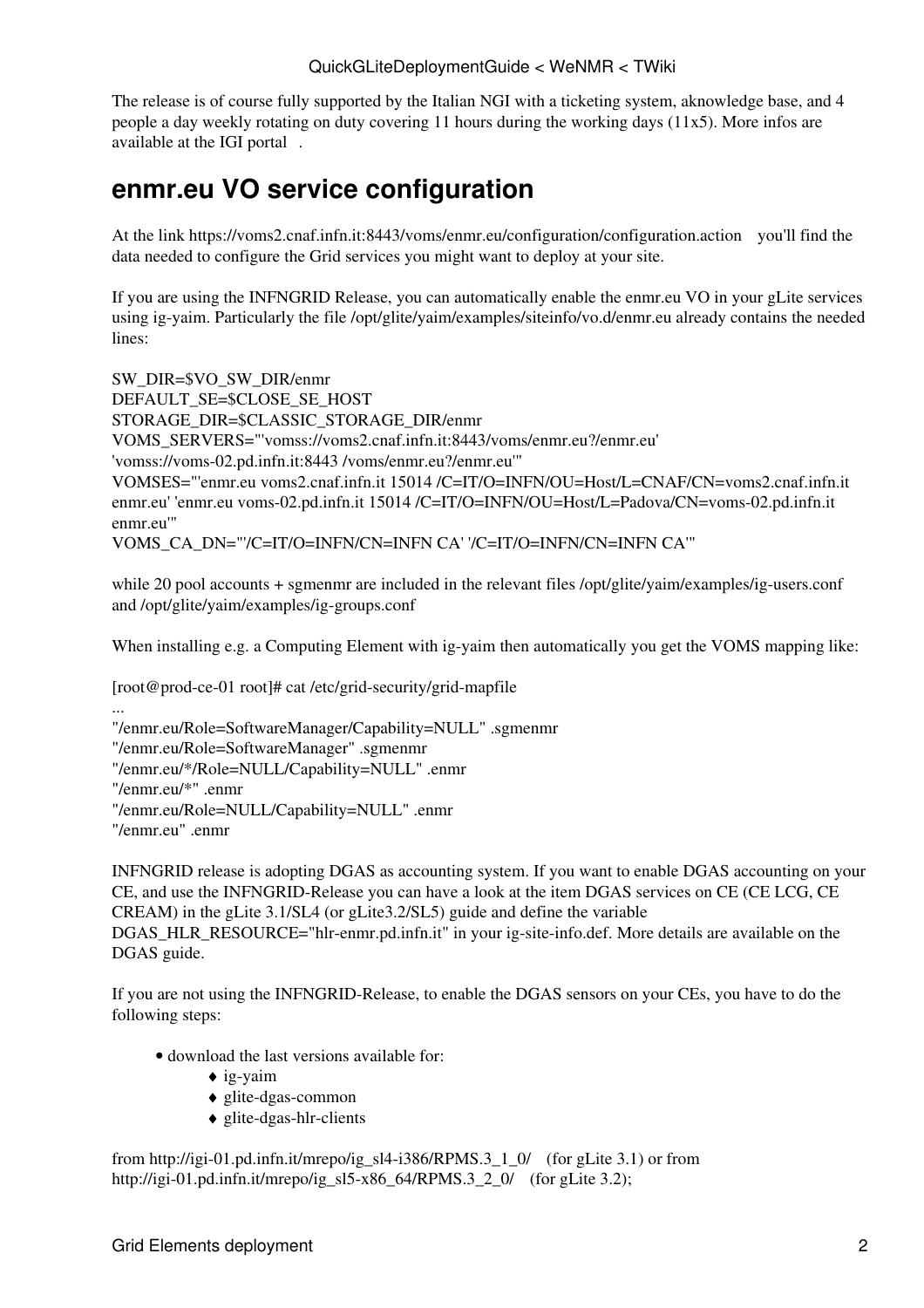### QuickGLiteDeploymentGuide < WeNMR < TWiki

- read the [DGAS guide](http://igrelease.forge.cnaf.infn.it/doku.php?id=doc:guides:dgas) to be able to proper define the required variables in your-site-info.def file;
- configure your CE, using:

/opt/glite/yaim/bin/ig\_yaim -d 6 -r -s <your-site-info.def> -n -f config\_dgas\_ce

Notice that DGAS since version 3.4.0 has introduced the parameter:

DGAS\_VO\_TO\_PROCESS="vo1;vo2;vo3..."

to be set optionally in the your-site-info.def file. It allows you now to select the VOs for which you were requested/authorized to send accounting records to the Padova HLR, being not more forced to send the whole site accounting records.

If you are not using INFNGRID-Release, e.g. you are just re-configuring a previous existing pure LCG/gLite site, you'll need to install the enmr.eu VOMS server certificate, which is not included in the gLite official rpms.

You can download the latest released certificate packed in a rpm from [here](http://igi-01.pd.infn.it/mrepo/ig_sl4-i386/RPMS.3_1_0/ig-vomscerts-all-latest.noarch.rpm) .

In addition, be sure that in your yaim groups.conf file you have the following lines:

"/enmr.eu/ROLE=SoftwareManager":::sgm: "/enmr.eu/\*"::::  $"$ /enmr.eu" $...$ 

For enmr.eu VO a specific structure is needed for sgm pool accounts. To fit these requirements **some manual steps** have to be performed in the software area exported to WNs. Assuming that the directory \$VO\_ENMR\_EU\_SW\_DIR is already present with sgmenmr001.sgmenmr ownership, the following commands have to be issued:

mkdir \$VO\_ENMR\_EU\_SW\_DIR/BCBR \$VO\_ENMR\_EU\_SW\_DIR/BMRZ \$VO\_ENMR\_EU\_SW\_DIR/CIRMMP chown sgmenmr001.sgmenmr \$VO\_ENMR\_EU\_SW\_DIR/BCBR; chmod g+w \$VO\_ENMR\_EU\_SW\_DIR/BCBR chown sgmenmr001.sgmenmr \$VO\_ENMR\_EU\_SW\_DIR/BMRZ; chmod g+w \$VO\_ENMR\_EU\_SW\_DIR/BMRZ chown sgmenmr001.sgmenmr \$VO\_ENMR\_EU\_SW\_DIR/CIRMMP; chmod g+w \$VO\_ENMR\_EU\_SW\_DIR/CIRMMP

### <span id="page-3-0"></span>**enmr.eu VO dedicated gLite services**

Some high-level gLite services have been set-up at INFN-CNAF and CIRMMP. These are:

- a glite-WMS hosted at wms-enmr.cerm.unifi.it
- a glite-LB hosted at lb-enmr.cerm.unifi.it
- a Top-BDII hosted at bdii-wenmr.pd.infn.it
- a [Gstat](http://grid-monitor.pd.infn.it:50080/gstat/summary/VO/enmr.eu/) server
- a [Nagios](https://grid-monitor03.pd.infn.it:50080/nagios/) server
- a [WMSmonitor](https://wmsmonitor.pd.infn.it:50080/wmsmon/main/main.php)
- a [glite-VOMS](https://voms2.cnaf.infn.it:8443/voms/enmr.eu/) server
- a gLite-LFC catalogue hosted at lfcserver.cnaf.infn.it
- a DGAS 1st level HLR server hosted at hlr-enmr.pd.infn.it
- a VO 2nd level HLR server hosted at grid-2lhlr-01.pd.infn.it
- a [HLRMon](https://hlrmon-01.pd.infn.it:50080/hlrmon/) server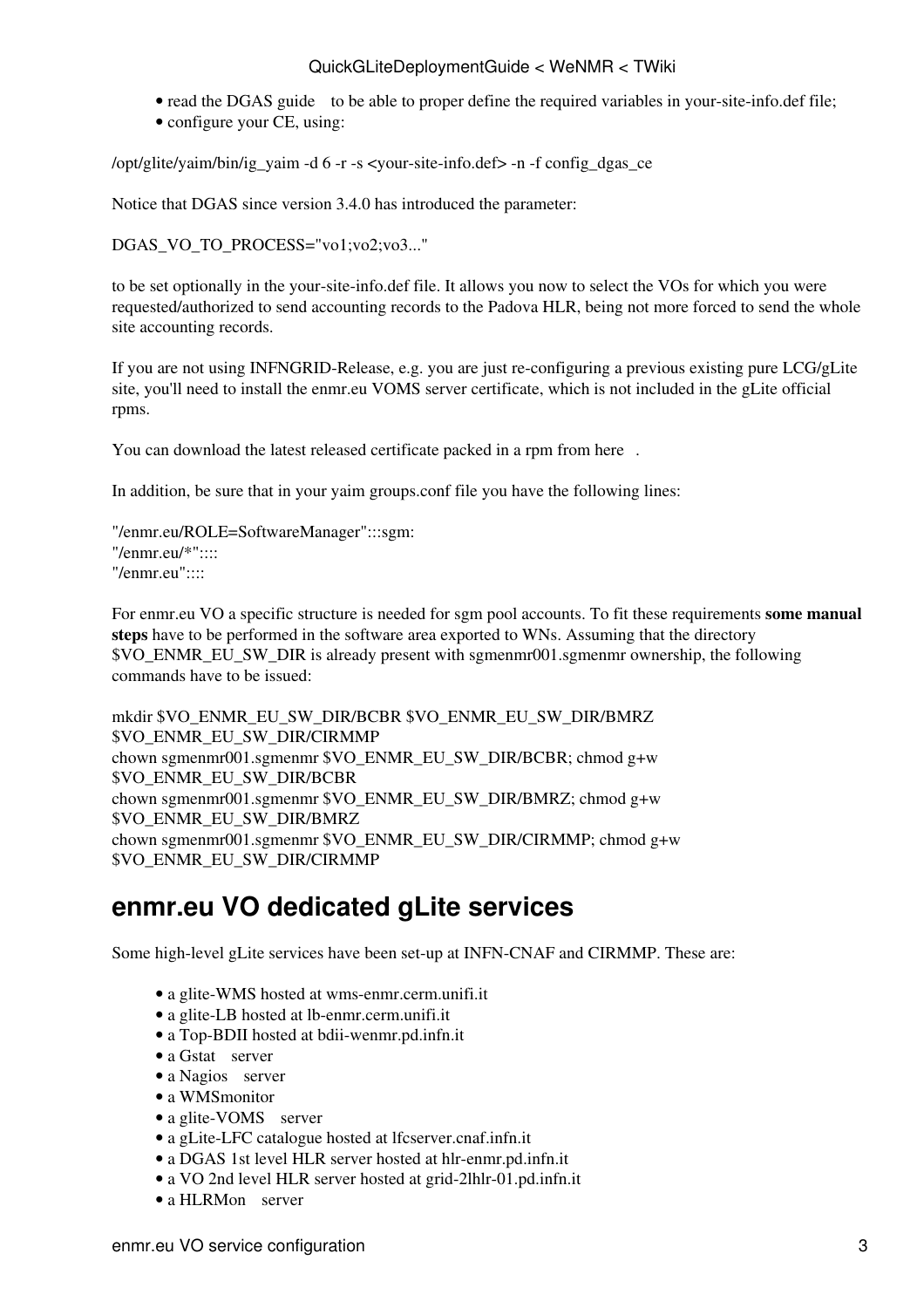#### QuickGLiteDeploymentGuide < WeNMR < TWiki

Users members of enmr.eu VO can exploit the glite-WMS to submit jobs to Computing Elements of the test-bed (see [here](https://wiki-igi.cnaf.infn.it/twiki/bin/view/WeNMR/QuickGliteHowToForWeNMRUsers) how to become an enmr.eu VO member).

Up to now several CEs have been enabled enmr.eu VO, as you can see running from your UI the following command using a simple JDL file:

\$ glite-wms-job-list-match -a [test.jdl](http://www.wenmr.eu/files/files/test.jdl) Connecting to the service [https://wms-enmr.cerm.unifi.it:7443/glite\\_wms\\_wmproxy\\_server](https://wms-enmr.cerm.unifi.it:7443/glite_wms_wmproxy_server)

#### ========================================================================== COMPUTING ELEMENT IDs LIST

The following CE(s) matching your job requirements have been found: CEId

- ce-enmr.chem.uu.nl:2119/jobmanager-lcgpbs-long

- ce-enmr.chem.uu.nl:2119/jobmanager-lcgpbs-medium

- ce-enmr.chem.uu.nl:2119/jobmanager-lcgpbs-short

- ce-enmr.chem.uu.nl:2119/jobmanager-lcgpbs-verylong

- ce-cr-02.ts.infn.it:8443/cream-lsf-grid

- ce-enmr.chemie.uni-frankfurt.de:2119/jobmanager-lcgpbs-long

- ce-enmr.chemie.uni-frankfurt.de:2119/jobmanager-lcgpbs-medium

- ce-enmr.chemie.uni-frankfurt.de:2119/jobmanager-lcgpbs-short

- ce-enmr.chemie.uni-frankfurt.de:2119/jobmanager-lcgpbs-verylong

- ce.cp.di.uminho.pt:2119/jobmanager-lcgpbs-enmr.eu

- ce01.eela.if.ufrj.br:2119/jobmanager-lcgpbs-enmr

- ce02.eela.if.ufrj.br:8443/cream-pbs-enmr

- cream-ce-2.ba.infn.it:8443/cream-pbs-infinite

- cream-ce-2.ba.infn.it:8443/cream-pbs-long

- cream-ce-2.ba.infn.it:8443/cream-pbs-short

- cream01.iihe.ac.be:8443/cream-pbs-enmr.eu

- gazon.nikhef.nl:2119/jobmanager-pbs-medium

- gazon.nikhef.nl:2119/jobmanager-pbs-short

- grid-ce-01.ba.infn.it:2119/jobmanager-lcgpbs-infinite

- grid-ce-01.ba.infn.it:2119/jobmanager-lcgpbs-long

- grid-ce-01.ba.infn.it:2119/jobmanager-lcgpbs-short

- grid001.cecalc.ula.ve:2119/jobmanager-lcgpbs-enmr

- grid001.ts.infn.it:2119/jobmanager-lcglsf-grid

- gridce.ilc.cnr.it:8443/cream-pbs-grid

- juk.nikhef.nl:8443/cream-pbs-medium

- juk.nikhef.nl:8443/cream-pbs-short

- kg-ce01.cc.kuleuven.be:2119/jobmanager-pbs-enmr.eu

- pbs-enmr.cerm.unifi.it:8443/cream-pbs-long

- pbs-enmr.cerm.unifi.it:8443/cream-pbs-medium

- pbs-enmr.cerm.unifi.it:8443/cream-pbs-short

- pbs-enmr.cerm.unifi.it:8443/cream-pbs-verylong

- prod-ce-01.pd.infn.it:8443/cream-lsf-grid

- prod-ce-02.pd.infn.it:2119/jobmanager-lcglsf-grid

- t2-ce-01.lnl.infn.it:2119/jobmanager-lcglsf-enmr1

- t2-ce-02.lnl.infn.it:2119/jobmanager-lcglsf-enmr1

- t2-ce-03.lnl.infn.it:2119/jobmanager-lcglsf-enmr1

- t2-ce-04.lnl.infn.it:2119/jobmanager-lcglsf-enmr1

- t2-ce-05.lnl.infn.it:8443/cream-lsf-enmr1

- t2-ce-06.lnl.infn.it:8443/cream-lsf-enmr1

- trekker.nikhef.nl:2119/jobmanager-pbs-medium

- trekker.nikhef.nl:2119/jobmanager-pbs-short

- deimos.htc.biggrid.nl:2119/jobmanager-pbs-long